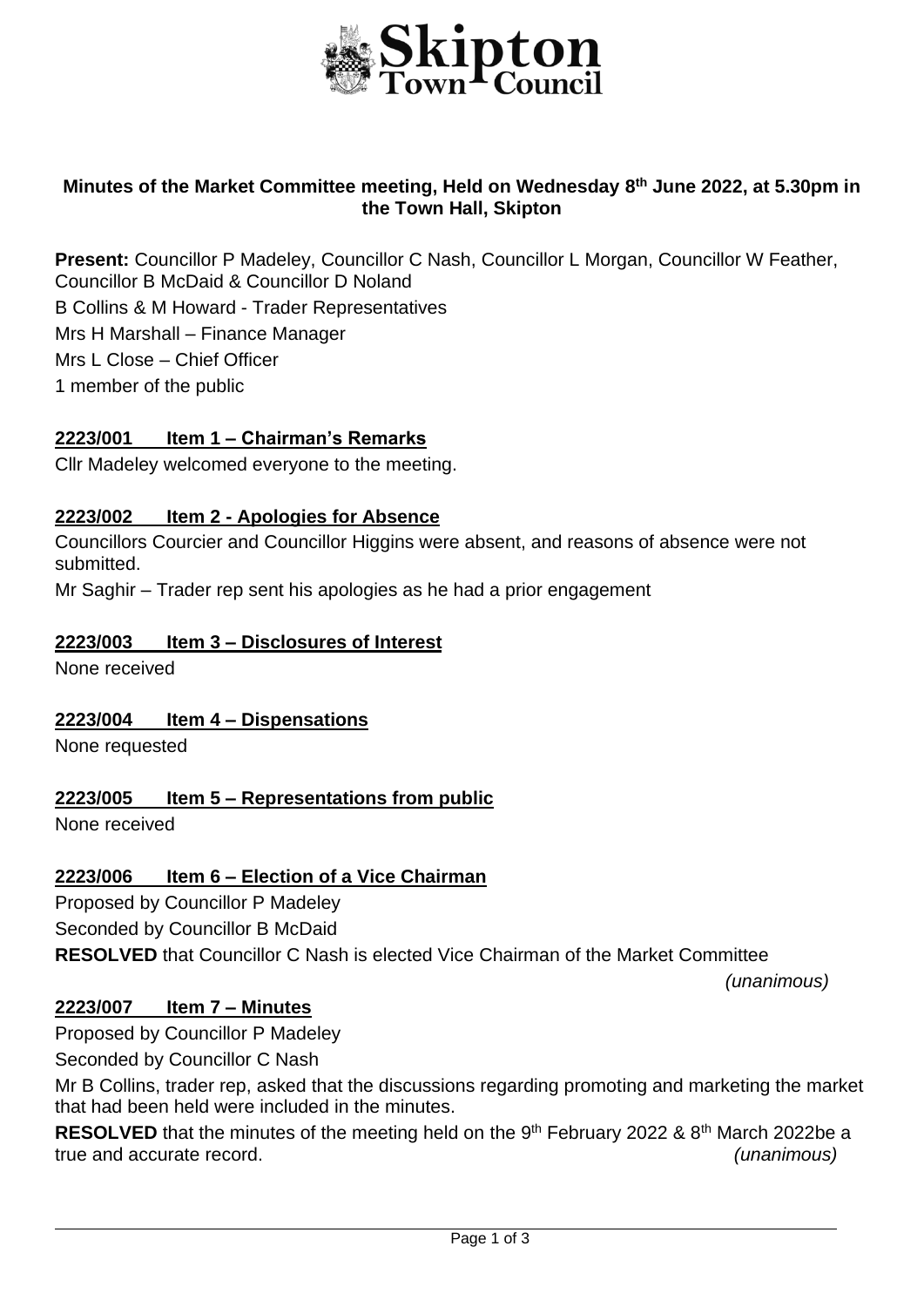# **SKIPTON TOWN COUNCIL 8 th June 2022 17:30pm**

### **2223/008 Item 8 – Finance update**

The finance report was presented, and discussions were held regarding HAZ funding and projects. The HAZ report was to be circulated to Councillors for information.

## **2223/009 Item 9 – Market Officers update**

A report from the Market officer was circulated. Mr B Collins advised that the officers ask for all RA and Insurance documents from traders and wanted confirmation that this was also asked of casual traders. The Chief officer confirmed it was.

It was confirmed that the traders who paid for a Monday consent but didn't attend the Monday market was letting the whole market down and it would be advantageous if they attended that day also.

Councillor W Feather asked if we could bring buskers back, this matter was discussed and would be something that could be written into the byelaws however location of the busker with the road open might be difficult.

## **2223/010 Item 10 – Market Project Manager**

Councillor P Madeley gave an update of the previous project manager and the work that had been completed.

It was confirmed that the project manager had written to some of the frontages regarding repairs of setts and 2 responses had been received from Altham's and HSBC.

Councillor C Nash advised the meeting that as far as she was aware, North Yorkshire County Council had registered the setts as a private street, which meant that they could ensure that all frontages collectively are responsible for the setts and could employ a street manager for this.

It was agreed that the Chief Officer would investigate this and ask for a meeting with NYCC and Councillors Madeley and Nash.

Mr Howard – Trader rep advised that if this is the case it would be good news however it confirmed that some traders would not want the Council in discussions with frontages and would rather pay for repairs themselves.

He also asked how this could be as him and the Town Council pay business rates.

A further issue of parking was discussed, and the Chief officer advised that she was aware that the last couple of weeks there has been an issue with cars parked and left overnight on the setts which prevent some stall holders to set up stall. She confirmed that signs would go up on a Friday to advise of no overnight parking. Mr Collins advised that previously he was aware that if you rang the police with the registration, they would contact the vehicle owner and ask them to come and move the vehicle. The Chief Officer had not experienced this, but she would contact the police and ask them if it was possible.

## **2223/011 Item 11 – Market Byelaws Working Group**

Due to elections and new members of Council the Market byelaw working group was reestablished